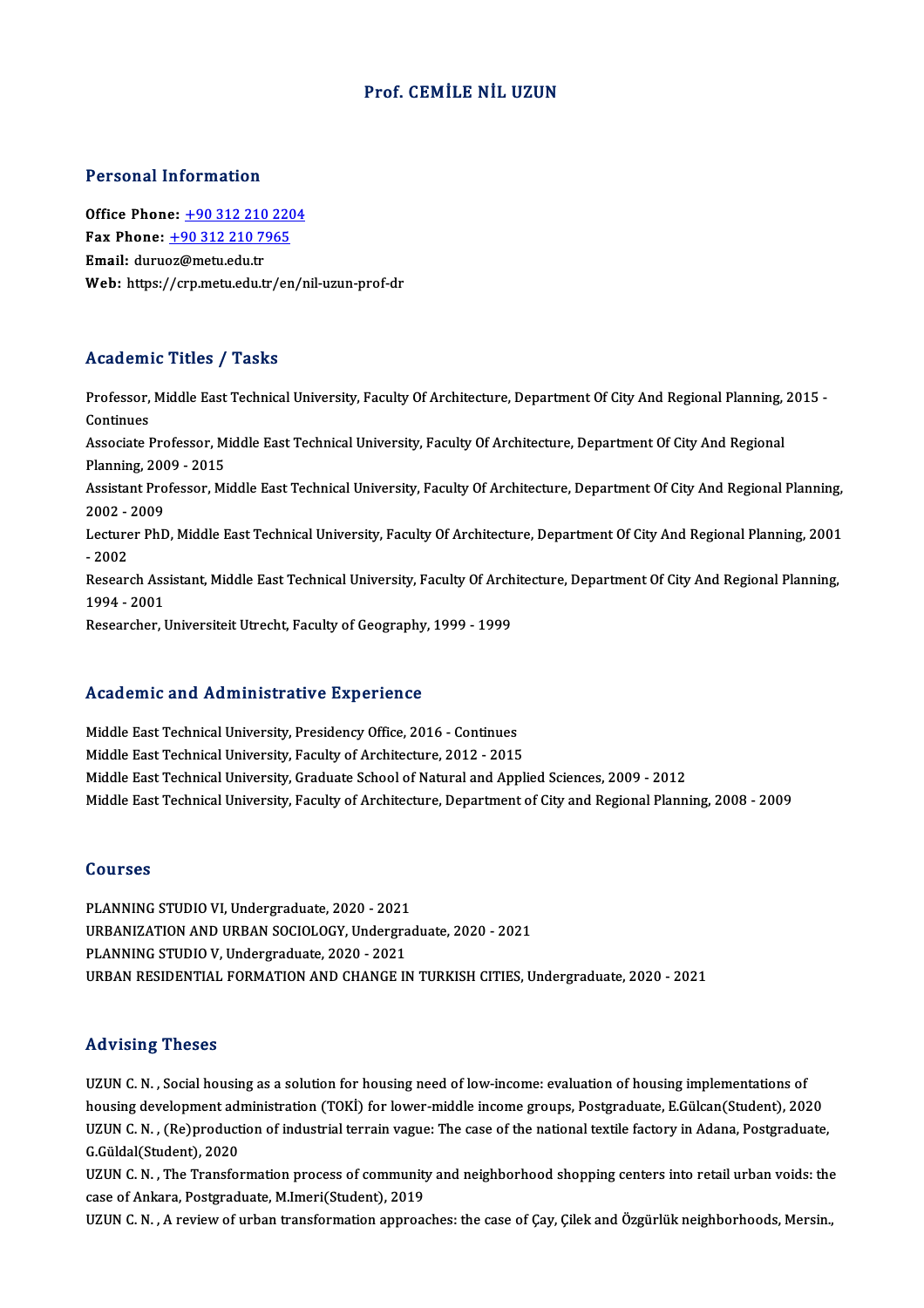Postgraduate, H.Özg(Student), 2019 Postgraduate, H.Özg(Student), 2019<br>UZUN C. N. , Effects of privatization of public land on the integrity of plan, Postgraduate, S.Civelek(Student), 2019<br>UZUN C. N. , Anakwing intervalations between aspects of spatial tried Postgraduate, H.Özg(Student), 2019<br>UZUN C. N. , Effects of privatization of public land on the integrity of plan, Postgraduate, S.Civelek(Student), 2019<br>UZUN C. N. , Analyzing interrelations between aspects of spatial tria UZUN C. N. , Effects of privatization of public land on the integriuding interrelations between aspects of spatial<br>neighborhood, Ankara, Postgraduate, H.Ertem(Student), 2019<br>1171IN C. N. Evaluation of greative capebilities UZUN C. N. , Analyzing interrelations between aspects of spatial triad in the case of Syrian refugee craftsmen in Ulube<br>neighborhood, Ankara, Postgraduate, H.Ertem(Student), 2019<br>UZUN C. N. , Evaluation of creative capabil neighborhood, Ankara, Postgraduate, H.Ertem(Student), 2019<br>UZUN C. N. , Evaluation of creative capabilities of cities in a path dependent conte<br>development zone and Nilufer district, Postgraduate, A.TUNCER(Student), 2018<br>U UZUN C. N. , Evaluation of creative capabilities of cities in a path dependent context: The case of ULUTEK technology<br>development zone and Nilufer district, Postgraduate, A.TUNCER(Student), 2018<br>UZUN C. N. , Evaluation of development zone and Nilufer district, Pc<br>UZUN C. N. , Evaluation of community dev<br>Postgraduate, A.YILMAZ(Student), 2017<br>UZUN C. N. Orchestrating an identity thr UZUN C. N. , Evaluation of community development based urban regeneration: The case of Mehmet Akif Ersoy, Anka<br>Postgraduate, A.YILMAZ(Student), 2017<br>UZUN C. N. , Orchestrating an identity through monuments in the city: the Postgraduate, A.YILMAZ(Student), 2017<br>UZUN C. N. , Orchestrating an identity through monuments in the city: the case of Ankara, 1923-2016, Postgraduate,<br>A.Abdullah(Student), 2016 UZUN C. N. , Orchestrating an identity through monuments in the city: the case of Ankara, 1923-2016, Postgraduate,<br>A.Abdullah(Student), 2016<br>UZUN C. N. , Orchestrating an identity through monuments in the city: The case of A.Abdullah(Student), 2016<br>UZUN C. N. , Orchestrating an i<br>A.ABDULLAH(Student), 2016<br>UZUN C. N. , Changing tourism UZUN C. N. , Orchestrating an identity through monuments in the city: The case of Ankara, 1923-2016, Postgrad<br>A.ABDULLAH(Student), 2016<br>UZUN C. N. , Changing tourism planning framework from holistic comprehensive planning A.ABDULLAH(Student), 2016<br>UZUN C. N. , Changing tourism planning framework from holistic comprehensive planning t<br>development: The case of South Antalya tourism area, Doctorate, E.BARIN(Student), 2014<br>UZUN C. N. , Interven UZUN C. N. , Changing tourism planning framework from holistic comprehensive planning to market-led partial development: The case of South Antalya tourism area, Doctorate, E.BARIN(Student), 2014<br>UZUN C. N. , Intervening to development: The case of Sc<br>UZUN C. N. , Intervening to u<br>S.ÖZDEMİR(Student), 2014<br>UZUN C. N. , Gated semmuni UZUN C. N. , Intervening to urban decline by urban design tools in walled cities: Lefkoşa, Postgraduate,<br>S.ÖZDEMİR(Student), 2014<br>UZUN C. N. , Gated communities and sign value: Logics of segregation in the case of Ankara, S.ÖZDEMİR(Student), 2014<br>UZUN C. N. , Gated communit<br>H.KARAKAŞ(Student), 2013<br>UZUN C. N. , Eunstianal desli UZUN C. N. , Gated communities and sign value: Logics of segregation in the case of Ankara, Postgraduate<br>H.KARAKAŞ(Student), 2013<br>UZUN C. N. , Functional decline in the case of Salıpazarı, Istanbul, Postgraduate, A.Eslami( H.KARAKAŞ(Student), 2013<br>UZUN C. N. , Functional decline in the case of Salıpazarı, Istanbul, Postgraduate, A.Eslami(Student), 2013<br>UZUN C. N. , Production of urban space in the southwestern periphery of Ankara, Doctorate, UZUN C. N. , Functional decline in the case of Salıpazarı, Istanbul, Postgraduate, A.Eslami(Student), 2013<br>UZUN C. N. , Production of urban space in the southwestern periphery of Ankara, Doctorate, A.ÖZLER(Student), 201<br>UZ UZUN C. N. , Production of urban space in the southwestern periphery of Ankara, Doctorate, A.ÖZLER(Student), 201<br>UZUN C. N. , Spatial analysis of mass housing areas in Düzce, Postgraduate, G.OYLUM(Student), 2010<br>UZUN C. N. UZUN C. N. , Spatial analysis of mass housing areas in Düzce, Postgraduate, G.OYLUM(Student), 2010<br>UZUN C. N. , Urban transformation projects in Ankara: Challenge for a holistic urban planning system<br>N.KARABURUN(Student), UZUN C. N. , Urban transformation projects in Ankara: Challenge for a holistic urban planning system, Postgraduate,<br>N.KARABURUN(Student), 2009<br>UZUN C. N. , Urban transformation projects in squatter settlements: The case of

N.KARABURUN(Student), 2009<br>UZUN C. N. , Urban transformation projects in squa<br>project, Postgraduate, N.İVEYNAT(Student), 2008 project, Postgraduate, N.İVEYNAT(Student), 2008<br>Jury Memberships

**Jury Memberships<br>Appointment Academic Staff, Appointment Academic Staff, Ted Üniversitesi, December, 2020<br>Asseriste Brefessor From, Asseriste Brefessor From, Vildr Telmik Üniversitesi, Osteber, 2020** Appointment Academic Staff, Appointment Academic Staff, Ted Üniversitesi, December, 2020<br>Associate Professor Exam, Associate Professor Exam, Yıldız Teknik Üniversitesi, October, 2020<br>Associate Professor Exam, Associate Pro Appointment Academic Staff, Appointment Academic Staff, Ted Üniversitesi, December, 2020<br>Associate Professor Exam, Associate Professor Exam, Yıldız Teknik Üniversitesi, October, 2020<br>Associate Professor Exam, Associate Pro Associate Professor Exam, Associate Professor Exam, Yıldız Teknik Üniversitesi, October, 2020<br>Associate Professor Exam, Associate Professor Exam, İstanbul Ticaret Üniversitesi, October, 2020<br>Appointment Academic Staff, App Associate Professor Exam, Associate Professor Exam, İstanbul Ticaret Üniversitesi, October, 2020<br>Appointment Academic Staff, Appointment Academic Staff, İstanbul Teknik Üniversitesi, June, 2020<br>Appointment Academic Staff, Appointment Academic Staff, Appointment Academic Staff, İstanbul Teknik Üniversitesi, June, 2020<br>Appointment Academic Staff, Appointment Academic Staff, İstanbul Teknik Üniversitesi, June, 2020<br>Appointment Academic Staff, Appointment Academic Staff, Appointment Academic Staff, İstanbul Teknik Üniversitesi, June, 2020<br>Appointment Academic Staff, Appointment Academic Staff, İstanbul Teknik Üniversitesi, June, 2020<br>Appointment Academic Staff, Appointment Academic Staff, Appointment Academic Staff, İstanbul Teknik Üniversitesi, June, 2020<br>Articles Published in Journals That Entered SCI, SSCI and AHCI Indexes

rticles Published in Journals That Entered SCI, SSCI and AHCI Indexes<br>I. IMPORTANCE OF SOCIAL CAPITAL IN COPING WITH AND BENEFITING FROM NEW ECONOMIC<br>CONDITIONS INPORTANCE<br>CONDITIONS<br>EPAYDIN A .AI IMPORTANCE OF SOCIAL CAPITAL IN COPI<br>CONDITIONS<br>ERAYDIN A., ARMATLI KÖROĞLU B., UZUN C. N.<br>TUDSCHRIET VOOR ECONOMISCHE EN SOCIALE

CONDITIONS<br>ERAYDIN A., ARMATLI KÖROĞLU B., UZUN C. N.<br>TIJDSCHRIFT VOOR ECONOMISCHE EN SOCIALE GEOGRAFIE, vol.103, no.2, pp.222-239, 2012 (Journal Indexed in<br>SSCI) ERAY<br>TIJDS<br>SSCI)<br>Thore TIJDSCHRIFT VOOR ECONOMISCHE EN SOCIALE GEOGRAFIE, vol.103, no.2, p<br>SSCI)<br>II. There Goes the 'Hood: Views of Gentrification from the Ground Up<br>IIZIN C N

SSCI)<br>There Goe<br>UZUN C. N.<br>JOUPNAL C UZUN C. N.<br>JOURNAL OF HOUSING AND THE BUILT ENVIRONMENT, vol.23, no.1, pp.75-76, 2008 (Journal Indexed in SSCI)

UZUN C. N.<br>JOURNAL OF HOUSING AND THE BUILT ENVIRONMEN<br>III. Globalization and urban governance in Istanbul<br>ITZUN C. N JOURNAL C<br>Globalizat<br>UZUN C. N.<br>Journal Of 1

UZUN C. N.<br>Journal Of Housing And The Built Environment, vol.22, pp.127-138, 2007 (Journal Indexed in SSCI)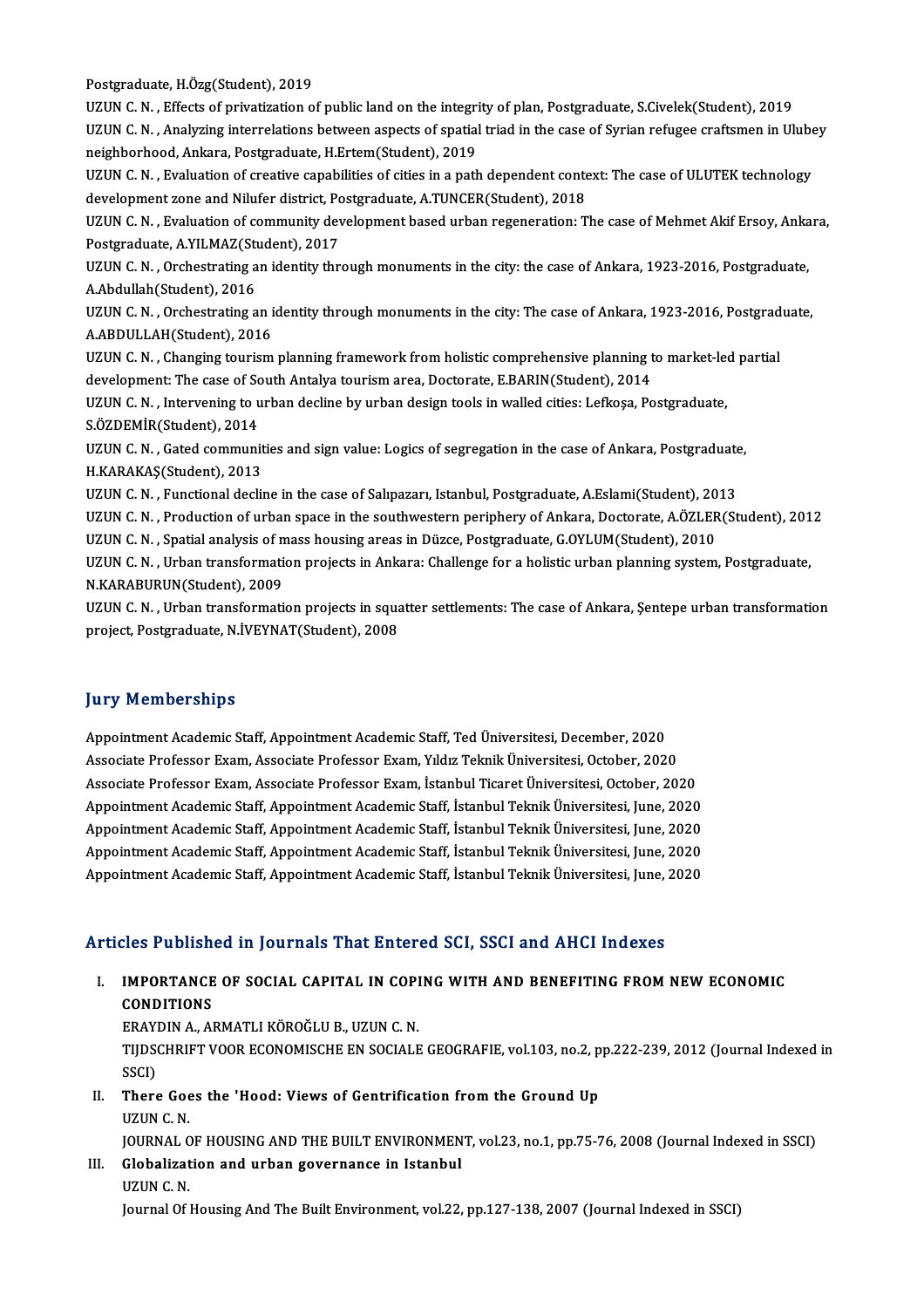IV. Residential transformation of squatter settlements Urban redevelopment projects in Ankara Residenti<br>Uzun C. N.<br>Journal Of Residential transformation of squatter settlements Urban redevelopment projects in An<br>Uzun C. N.<br>Journal Of Housing And The Built Environment, vol.20, pp.183-199, 2005 (Journal Indexed in SSCI)<br>The impact of urban repoysel

Journal Of Housing And The Built Environment, vol.20, pp.183-199, 2005 (Journal Indexed in SSCI)

Uzun C. N.<br>Journal Of Housing And The Built Environment, vol.20, pp.183-199, 2005 (Journal Indexed in SSCI)<br>V. The impact of urban renewal and gentrification on urban fabric: Three cases in Turkey<br>Uzun C. The impact of urban renewal and gentrification on urban fabric: Three cases in Turkey<br>Uzun C.<br>TIJDSCHRIFT VOOR ECONOMISCHE EN SOCIALE GEOGRAFIE, vol.94, no.3, pp.363-375, 2003 (Journal Indexed in<br>SSCD

Uzun (<br>TIJDS(<br>SSCI)

# Articles Published in Other Journals

- rticles Published in Other Journals<br>I. A Review of "In defense of housing: the politics of crisis", Edited by David Madden and Peter<br>Margues A Review<br>Marcuse<br>UZUN C N A Review<br>Marcuse<br>UZUN C. N.<br>Internation Marcuse<br>UZUN C. N.<br>International Journal of Housing Policy, vol.17, pp.465-467, 2017 (Journal Indexed in ESCI)<br>Yoni Yasal Dürenlamalar ve Kantaal Dönüşüme etkileri
	-

Internation<br>Yeni Yasa<br>Uzun C. N.<br>Planlama

# UZUN C. N.<br>International Journal of Housing Policy, vol.17, pp.465-467, 20<br>II. Yeni Yasal Düzenlemeler ve Kentsel Dönüşüme etkileri<br>Uzun C. N.

Planlama, vol.36, no.2006/2, pp.49-52, 2005 (Other Refereed National Journals)

## Books&Book Chapters

ooks & Book Chapters<br>I. Kentte Seçkinleştirmenin İstanbul Halleri<br>UZUN C.N Kentte Seg<br>UZUN C. N.<br>in: Dort <sup>Völ</sup>

Kentte Seçkinleştirmenin İstanbul Halleri<br>UZUN C. N.<br>in: Dert Yükü Mekanlar: Kentlerin Yeni ve Eskimeyen Sorunları, Kaya Gazanfer, Şeker Aziz, Editor, Nika Yayınevi, UZUN C. N.<br>in: Dert Yükü Mekanlar: K<br>Ankara, pp.83-104, 2022<br>Housing Polisies in Tu in: Dert Yükü Mekanlar: Kentlerin Yeni ve Eskimeyen Sorunları, Kaya Gazanfer, Ş<br>Ankara, pp.83-104, 2022<br>II. Housing Policies in Turkey: Paving the Way for Urban Transformation<br>ITIIN C.N

# Ankara, pp.<br><mark>Housing P</mark><br>UZUN C. N.<br>in: Housing

Housing Policies in Turkey: Paving the Way for Urban Transformation<br>UZUN C. N.<br>in: Housing in Turkey: Policy, Planning, Practice, ÖZDEMİR SARI ÖZGÜL BURCU, AKSOY KHURAMİ ESMA, UZUN<br>CEMİLE NİL, Editor Poutledge np.30.47.202 UZUN C. N.<br>in: Housing in Turkey: Policy, Planning, Practice<br>CEMİLE NİL, Editor, Routledge, pp.30-47, 2022<br>Urban Trangformation Polisies of the 31st in: Housing in Turkey: Policy, Planning, Practice, ÖZDEMİR SARI ÖZGÜL BURCU, AKSOY<br>CEMİLE NİL, Editor, Routledge, pp.30-47, 2022<br>III. Urban Transformation Policies of the 21st Century: State-Led Gentrification<br>ITIN C. N

CEMILE NI<br>Urban Tra<br>UZUN C. N.<br>in: Housing

Urban Transformation Policies of the 21st Century: State-Led Gentrification<br>UZUN C. N.<br>in: Housing in Turkey: Policy, Planning, Practice, Özdemir-Sari Ö. Burcu, Aksoy-Khurami Esma, Uzun Nil, Editor,<br>Poutledge np 270-281-20 UZUN C. N.<br>in: Housing in Turkey: Policy, .<br>Routledge, pp.270-281, 2022<br>Introduction Routledge, pp.270-281, 2022<br>IV. Introduction

ÖZDEMİRSARIÖ.B. ,AKSOYKHURAMİE.,UZUNC.N. Introduction<br>ÖZDEMİR SARI Ö. B. , AKSOY KHURAMİ E., UZUN C. N.<br>in: Housing in Turkey: Policy, Planning, Practice, Özdemie-Sarı Ö. Burcu, Aksoy-Khurami Esma, Uzun Nil, Editor,<br>Routladge nn 1-8-2022 ÖZDEMİR SARI Ö. B. , AK<br>in: Housing in Turkey: Po<br>Routledge, pp.1-8, 2022<br>Posidential Transform in: Housing in Turkey: Policy, Planning, Practice, Özdemie-Sarı Ö. Burcu, Aksoy-Khura<br>Routledge, pp.1-8, 2022<br>V. Residential Transformation Leading to Gentrification: Cases from Istanbul<br>UZUN C. N

# Routledge, pp.1-8, 2022<br>V. Residential Transformation Leading to Gentrification: Cases from Istanbul<br>UZUN C. N.

in: Gentrification around the World, Volume I, Krase, J., DeSena, J. N., Editor, Palgrave, Cham, pp.223-243, 2020

- VI. Urban and Regional Planning in Turkey in: Gentrification around the World, Volume I, Krase, J., DeSena, J. N., E<br>Urban and Regional Planning in Turkey<br>Özdemir Sarı Ö. B. (Editor), Özdemir S. S. (Editor), Uzun C. N. (Editor)<br>Saringer Lender (Berlin, Besel, 2019 Urban and Regional Planning in Tu<br>Özdemir Sarı Ö. B. (Editor), Özdemir S.<br>Springer, London/Berlin, Basel, 2019<br>Evaluation of the Jesues and Chall Özdemir Sarı Ö. B. (Editor), Özdemir S. S. (Editor), Uzun C. N. (Editor)<br>Springer, London/Berlin , Basel, 2019<br>VII. Evaluation of the Issues and Challenges in Turkey's Urban Planning System<br>ÖZDEMİR SARLÖ R. ÖZDEMİR S. S. U
- Springer, London/Berlin , Basel, 2019<br>Evaluation of the Issues and Challenges in<br>ÖZDEMİR SARI Ö. B. , ÖZDEMİR S. S. , UZUN C. N. Evaluation of the Issues and Challenges in Turkey's Urban Planning Sy<br>ÖZDEMİR SARI Ö. B. , ÖZDEMİR S. S. , UZUN C. N.<br>in: Urban and Regional Planning in Turkey, , Editor, Springer, pp.281-287, 2019<br>Transformation in Peside in: Urban and Regional Planning in Turkey, , Editor, Springer, pp.281-287, 2019
- VIII. Transformation in Residential Areas: Regeneration or Redevelopment?<br>Uzun C. N.

Transformation in Residential Areas: Regeneration or Redevelopment?<br>Uzun C. N.<br>in: Urban and Regional Planning in Turkey, Ö. Burcu Özdemir Sarı,Suna S. Özdemir,Nil Uzun, Editor, Springer,<br>London/Berlin, Berlin, pp.151,166, Uzun C. N.<br>in: Urban and Regional Planning in Turke<sub>.</sub><br>London/Berlin , Berlin, pp.151-166, 2019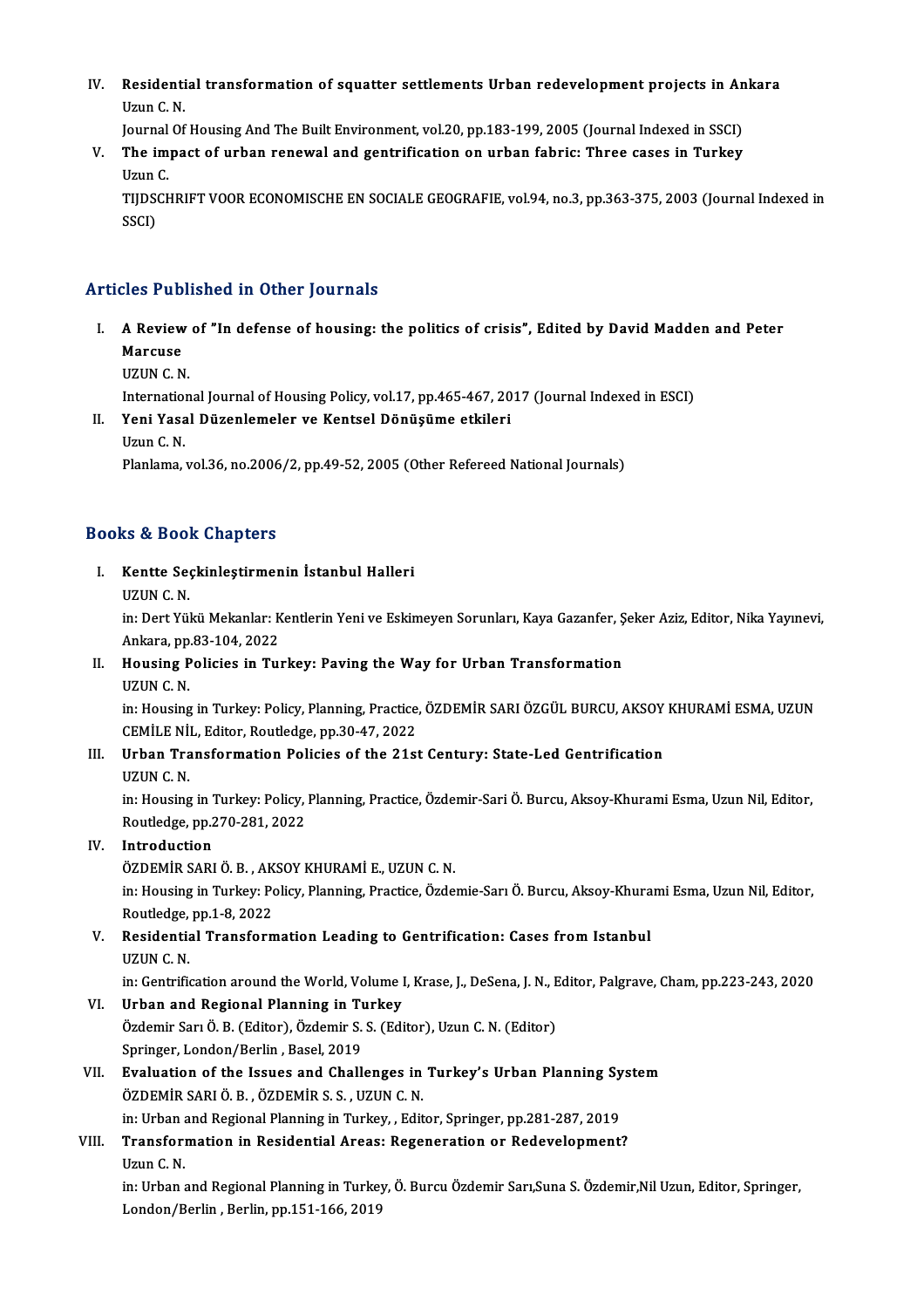| IX.    | Urbanisation and Urban Planning in Turkey                                                                        |
|--------|------------------------------------------------------------------------------------------------------------------|
|        | Uzun C. N., Özdemir Sarı Ö. B., Özdemir S. S.                                                                    |
|        | in: Urban and Regional Planning in Turkey, Uzun Nil, Özdemir Sarı Ö. Burcu, Özdemir Suna S., Editor, Springer,   |
|        | London/Berlin, Basel, pp.1-9, 2019                                                                               |
| Х.     | Urbanisation and Urban Planning in Turkey                                                                        |
|        | UZUN C. N., ÖZDEMİR SARI Ö. B., ÖZDEMİR S. S.                                                                    |
|        | in: Urban and Regional Planning in Turkey, , Editor, Springer, pp.1-9, 2019                                      |
| XI.    | An Evaluation on Reasearch about Eymir and its Environs                                                          |
|        | Cihanger Medeiros Ribeiro D., Uzun C. N.                                                                         |
|        | in: , Baş Bütüner Funda, Keskinok H. Çağatay, Editor, ODTÜ Mimarlık Fakültesi, Ankara, pp.25-37, 2018            |
| XII.   | <b>Urban Planning</b>                                                                                            |
|        | Özdemir S. S. (Editor), Özdemir Sarı Ö. B. (Editor), Uzun C. N. (Editor)                                         |
|        | İmge Kitabevi Yayınları, Ankara, 2017                                                                            |
| XIII.  | <b>Urban Renewal and Transformation</b>                                                                          |
|        | Uzun C N                                                                                                         |
|        | in: , Özdemir S S,Özdemir Sarı B,Uzun N, Editor, İmge Kitabevi Yayınları, Ankara, pp.583-600, 2017               |
| XIV.   | Three Phases of Gentrification in Istanbul: An Evaluation on Cihangir, Galata and Tarlabaşı                      |
|        | Uzun C N                                                                                                         |
|        | in: , Duman B., Coşkun İ., Editor, Litera Yayıncılık, İstanbul, pp. 431-452, 2015                                |
| XV.    | Urban Space and Gentrification in Istanbul in the Twentieth Century                                              |
|        | Uzun C N.                                                                                                        |
|        | in: The Economies of Urban Diversity, Reuschke,D.,Salzbrunn,M.,Schönhärl,K., Editor, Palgrave Macmillan, London, |
|        | New York, pp.235-254, 2013                                                                                       |
| XVI.   | Urban Governance in Istanbul                                                                                     |
|        | UZUN C. N.                                                                                                       |
|        | in: Urban Governance in Southern Europe, J. Seixas ve A. Albet, Editor, Ashgate, pp.209-221, 2012                |
| XVII.  | İstanbul'da Seçkinleştirme (Gentrification): Örnekler Ve Seçkinleştirme (Gentrification) Kuramları               |
|        | Çerçevesinde Bir Değerlendirme                                                                                   |
|        | Uzun C. N                                                                                                        |
|        | in: , Behar D,İslam T, Editor, İstanbul Bilgi Üniversitesi Yayınları, İstanbul, pp.31-42, 2006                   |
| XVIII. | A New Concept in Urban Transformation: Gentrification                                                            |
|        | Uzun C N                                                                                                         |
|        | in: , Ayda Eraydın, Editor, Dost Kitabevi Yayınları, Ankara, pp.340-360, 2006                                    |
| XIX.   | Transformation of Residentaila Areas in Ankara: Urban Transformation Projects                                    |
|        | Uzun C. N.                                                                                                       |
|        | in: , Tansı Şenyapılı, Editor, ODTÜ Yayıncılık, Ankara, pp.198-215, 2006                                         |
| XX.    | Gentrification in Istanbul: a diagnostic study                                                                   |
|        | Uzun C. N.                                                                                                       |
|        | Koninklijk Nederlands Aardrijkskundig Genootschap, Utrecht, 2001                                                 |
|        |                                                                                                                  |

## Refereed Congress / Symposium Publications in Proceedings

- efereed Congress / Symposium Publications in Proceedings<br>I. Eymir ve Çevresi Üzerine Akademik ve Bilimsel Çalışmalar Genel Değerlendirme<br>CHANGER D, HZUNG N Eymir ve Çevresi Üzeri<br>CİHANGER D., UZUN C. N.<br>EYMİR SEMPOZYUMLI 202 Eymir ve Çevresi Üzerine Akademik ve Bilimsel Çalışm<br>CİHANGER D., UZUN C. N.<br>EYMİR SEMPOZYUMU 2016, Turkey, 15 - 16 December 2016<br>Urban Transformation in Turkey Turological Chango i CİHANGER D., UZUN C. N.<br>EYMİR SEMPOZYUMU 2016, Turkey, 15 - 16 December 2016<br>II. Urban Transformation in Turkey Typological Change in residential Fabric<br>UZUN C.N
- EYMIR SEM<br>Urban Tra<br>UZUN C. N.<br>Workebon Urban Transformation in Turkey Typological Change in residential Fabric<br>UZUN C. N.<br>Workshop as part of International Symposium On Urban Design, 5 - 07 October 2016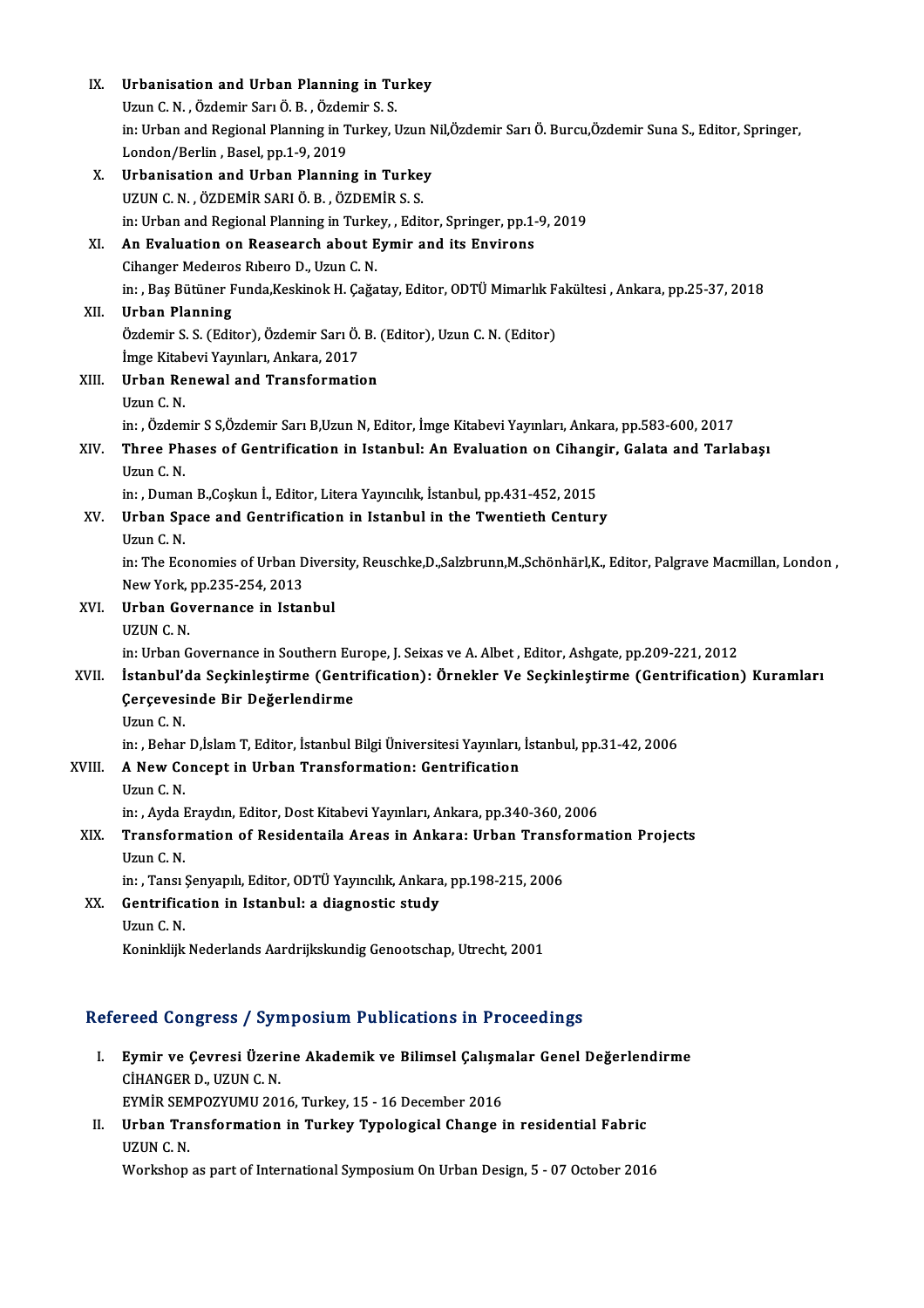# Episodes in the Encyclopedia

- pisodes in the Uzun C. N.<br>I. Uzun C. N. Ninova Yayınları, pp.206-207 , 2012<br>Ninova Yayınları, pp.206-207 , 2012<br>Havn G. N I. Uzun C. N.<br>Ninova Ya<br>II. Uzun C. N.
- Ninova Yayınları, pp.206-207 , 2012<br>Uzun C. N.<br>Ninova Yayınları, pp.416-417, 2012<br>Uzun C. N II. Uzun C. N.<br>Ninova Ya<br>III. Uzun C. N.<br>Ninova Yo
- Ninova Yayınları, pp.416-417, 2012<br>Uzun C. N.<br>Ninova Yayınları, pp.345-346, 2012<br>Uzun C. N III. Uzun C. N.<br>Ninova Ya<br>IV. Uzun C. N.<br>Ninova Ya Ninova Yayınları, pp.345-346, 2012<br>Uzun C. N.<br>Ninova Yayınları, pp.393-395, 2012<br>Uzun C. N

V. Uzun C. N.<br>Ninova Ya<br>V. Uzun C. N. Ninova Yayınları, pp.393-395, 2012<br>V. Uzun C. N.<br>Ninova Yayınları, pp.204-206 , 2012

## **Expert Reports**

- Xpert Reports<br>I. E: 2019-13370 NOLU DAVA DOSYASI İÇİN DANIŞTAY 6. DAİRE BAŞKANLIĞINA BİLİRKİŞİ RAPORU<br>. Cedibli B. Pabalık E. Hrun C. N Gedikli B., Babalık E., Uzun C.N.<br>Gedikli B., Babalık E., Uzun C.N.<br>Danıstav, nn 22. Ankara, 2021 E: 2019-13370 NOLU DAVA<br>Gedikli B., Babalık E., Uzun C. N<br>Danıştay, pp.22, Ankara, 2021<br>E. 2020/2930 NOLU DAVA
- Gedikli B., Babalık E., Uzun C. N.<br>Danıştay, pp.22, Ankara, 2021<br>II. E: 2020/2830 NOLU DAVA DOSYASI İÇİN T.C. DANIŞTAY 6. DAİRE BAŞKANLIĞINA BİLİRKİŞİ RAPORU<br>Cedikli B. Babalık E. Huyn C. N Danıştay, pp.22, Ankara, 2021<br>E: 2020/2830 NOLU DAVA I<br>Gedikli B., Babalık E., Uzun C. N.<br>Danıstay, pp.22, Mužla, 2021 E: 2020/2830 NOLU DAVA<br>Gedikli B., Babalık E., Uzun C. I<br>Danıştay, pp.23, Muğla, 2021<br>E. 2020/2024 SAYU L DAV Gedikli B., Babalık E., Uzun C. N.<br>Danıştay, pp.23, Muğla, 2021<br>III. E: 2020/2034 SAYILI DAVA DOSYASI İÇİN T.C. DANIŞTAY 6. DAİRE BAŞKANLIĞINA BİLİRKİŞİ<br>RAROPU
- Daniştay, <mark>I</mark><br>E: 2020/<br>RAPORU<br>Gedildi B E: 2020/2034 SAYILI DAVA<br>RAPORU<br>Gedikli B., Babalık E., Uzun C. N.<br>Danıstav, nn 19. Anliana 2021

RAPORU<br>Gedikli B., Babalık E., Uzun C. N.<br>Danıştay, pp.19, Ankara, 2021

- Gedikli B., Babalık E., Uzun C. N.<br>Danıştay, pp.19, Ankara, 2021<br>IV. E: 2020-3564 NOLU DAVA DOSYASI İÇİN T.C. DANIŞTAY 6. DAİRE BAŞKANLIĞINA BİLİRKİŞİ RAPORU<br>Cedikli B. Pabalık E. Uzun C. N Danıştay, pp.19, Ankara, 2021<br>E: 2020-3564 NOLU DAVA D<br>Gedikli B., Babalık E., Uzun C. N.<br>Danıstay, pp.20, Ankara, 2021 E: 2020-3564 NOLU DAVA<br>Gedikli B., Babalık E., Uzun C. N<br>Danıştay, pp.30, Ankara, 2021<br>E. 2019/6654 SAVILL DAVA Gedikli B., Babalık E., Uzun C. N.<br>Danıştay, pp.30, Ankara, 2021<br>V. E: 2018/6654 SAYILI DAVA DOSYASI İÇİN T.C. DANIŞTAY 6. DAİRE BAŞKANLIĞINA BİLİRKİŞİ<br>RARORIJ
- Daniştay, <mark>I</mark><br>E: 2018/<br>RAPORU<br>Cedikli P E: 2018/6654 SAYILI DAVA<br>RAPORU<br>Gedikli B., Babalık E., Uzun C. N.<br>Danıstav, pp.27. Muğla 2021

RAPORU<br>Gedikli B., Babalık E., Uzun C. N.<br>Danıştay , pp.27, Muğla, 2021

Gedikli B., Babalık E., Uzun C. N.<br>Danıştay , pp.27, Muğla, 2021<br>VI. E: 2019/12359 SAYILI DAVA DOSYASI İÇİN T.C. DANIŞTAY 6. DAİRE BAŞKANLIĞINA BİLİRKİŞİ<br>RAROPU Daniştay ,<br>E: 2019/<br>RAPORU<br>Cedildi P E: 2019/12359 SAYILI DAV.<br>RAPORU<br>Gedikli B., Babalık E., Uzun C. N.<br>Danıstav, np.34. Muğla 2021.

RAPORU<br>Gedikli B., Babalık E., Uzun C. N.<br>Danıştay, pp.34, Muğla, 2021

# Gedikli B., Babalık E., Uzun C. N.<br>Danıştay, pp.34, Muğla, 2021<br>VII. E: 2019/13847 NOLU DAVA DOSYASI İÇİN T.C. DANIŞTAY 6. DAİRE BAŞKANLIĞINA BİLİRKİŞİ<br>RARORU Danıştay, <sub>l</sub><br>E: 2019/<br>RAPORU<br><sup>Codil-li P</sup> E: 2019/13847 NOLU DAVA<br>RAPORU<br>Gedikli B., Babalık E., Uzun C. N.<br>Danıstav, nn 39. Mužla 3031.

RAPORU<br>Gedikli B., Babalık E., Uzun C. N.<br>Danıştay, pp.29, Muğla, 2021

# Gedikli B., Babalık E., Uzun C. N.<br>Danıştay, pp.29, Muğla, 2021<br>VIII. E: 2018/7110 SAYILI DAVA DOSYASI İÇİN T.C. DANIŞTAY 6. DAİRE BAŞKANLIĞINA BİLİRKİŞİ<br>RARORU Danıştay, <sub>l</sub><br>E: 2018/<br>RAPORU<br><sup>Codikli P</sup> E: 2018/7110 SAYILI DAVA<br>RAPORU<br>Gedikli B., Babalık E., Uzun C. N.<br>Danıstav.nn 14. Muğla 2021

RAPORU<br>Gedikli B., Babalık E., Uzun C. N.<br>Danıştay, pp.14, Muğla, 2021

Gedikli B., Babalık E., Uzun C. N.<br>Danıştay, pp.14, Muğla, 2021<br>IX. E: 2019/20360 NOLU DAVA DOSYASI İÇİN T.C. DANIŞTAY 6. DAİRE BAŞKANLIĞINA BİLİRKİŞİ<br>RAROPU Daniştay, <mark>I</mark><br>E: 2019/<br>RAPORU<br>Cedikli P E: 2019/20360 NOLU DAVA<br>RAPORU<br>Gedikli B., Babalık E., Uzun C. N.<br>Danıstav, nn 26 Muğla 2020 RAPORU<br>Gedikli B., Babalık E., Uzun C. N.<br>Danıştay, pp.26, Muğla, 2020

- 
- Gedikli B., Babalık E., Uzun C. N.<br>Danıştay, pp.26, Muğla, 2020<br>X. E: 2018/9227 NOLU DAVA DOSYASI İÇİN T.C. DANIŞTAY 6. DAİRE BAŞKANLIĞINA BİLİRKİŞİ RAPORU<br>Cedildi B. Haun C. N. Severson Y. C Danıştay, pp.26, Muğla, 2020<br>E: 2018/9227 NOLU DAVA DOS<br>Gedikli B., Uzun C. N. , Severcan Y. C.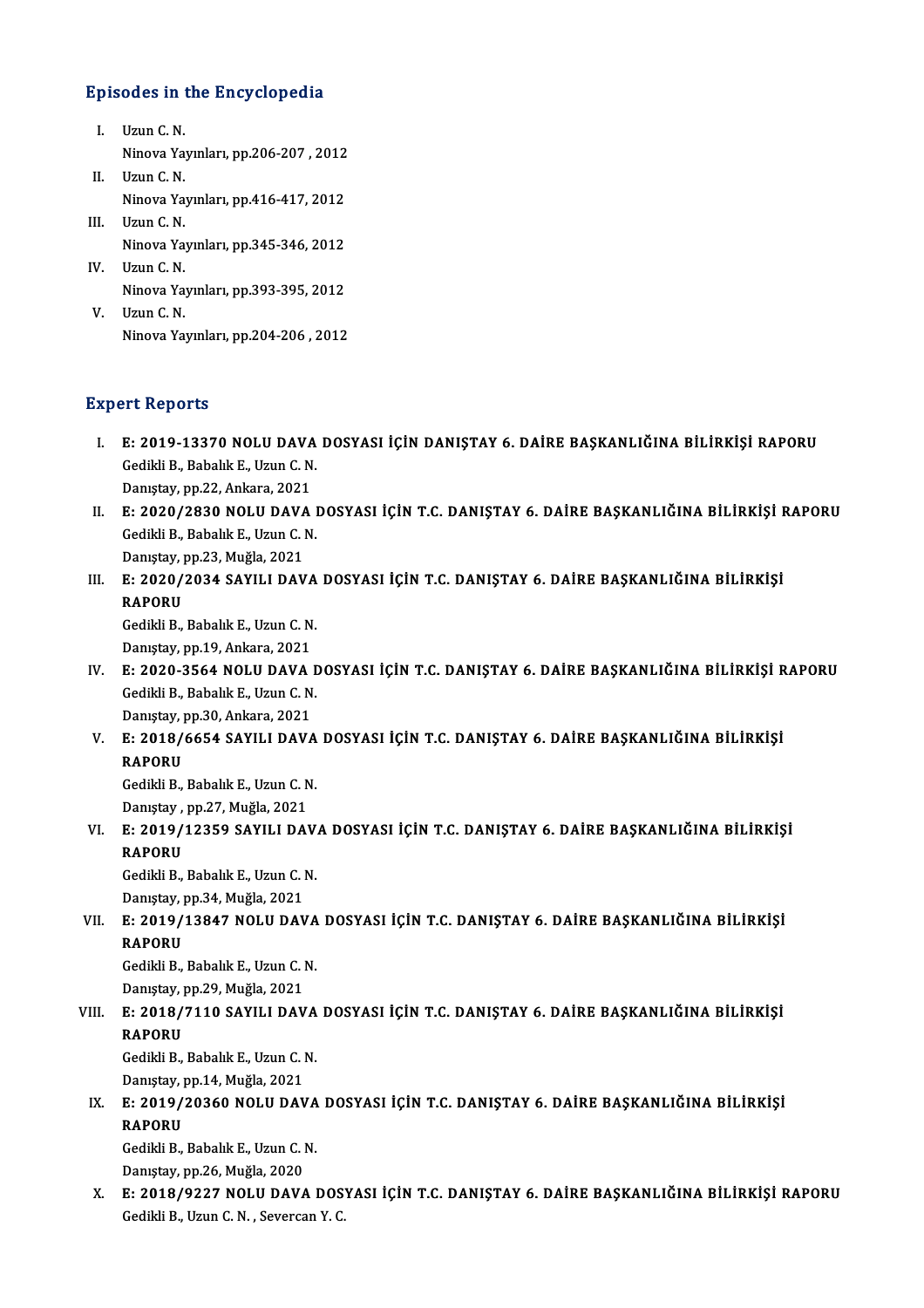Danıştay, pp.24, Edirne, 2020

- Danıştay, pp.24, Edirne, 2020<br>XI. 2018/2392 Danıştay 6. Dairesi Başkanlığına sunulan Bilirkişi Raporu<br>Rabalik E. Havn C.N., Kantal Endağan E. Danıştay, pp.24, Edirne, 2020<br>2018/2392 Danıştay 6. Dairesi Başl<br>Babalik E., Uzun C. N. , Kentel Erdoğan E.<br>Penystay nn 43. Adapa 2020 2018/2392 Danıştay 6. Da<br>Babalik E., Uzun C. N. , Kentel I<br>Danıştay, pp.43, Adana, 2020<br>2018/9255 nelu dava daşı Babalik E., Uzun C. N. , Kentel Erdoğan E.<br>Danıştay, pp.43, Adana, 2020<br>XII. 2018/8255 nolu dava dosyası için Danıştay 6. Dairesi Başkanlığına sunulan Bilirkişi Raporu<br>Rabalik E. Uzun C. N. Kentel Erdoğan E
- Danıştay, pp.43, Adana, 2020<br>**2018/8255 nolu dava dosyası için I**<br>Babalik E., Uzun C. N. , Kentel Erdoğan E.<br>Danıstay nn.43, Adana, 2020 2018/8255 nolu dava dos:<br>Babalik E., Uzun C. N. , Kentel l<br>Danıştay, pp.43, Adana, 2020<br>E. 2019/279 NOLU DAVA l Babalik E., Uzun C. N. , Kentel Erdoğan E.<br>Danıştay, pp.43, Adana, 2020<br>XIII. E: 2019/279 NOLU DAVA DOSYASI İÇİN T.C. DANIŞTAY 6. DAİRE BAŞKANLIĞINA BİLİRKİŞİ RAPORU<br>Cadibli B. Pabalık E. Hrun C. N
- Danıştay, pp.43, Adana, 2020<br>E: 2019/279 NOLU DAVA De<br>Gedikli B., Babalık E., Uzun C. N. Gedikli B., Babalık E., Uzun C. N.<br>Danıştay, pp.17, Ankara, 2020

### Supported Projects

Supported Projects<br>UZUN C. N. , OKURSOY M. E. , Project Supported by Higher Education Institutions, Industrial Design Materials Experience<br>Laboratory Pealiration Project 2012 - Continues UZUN C. N. , OKURSOY M. E. , Project Supported by<br>Laboratory Realization Project, 2013 - Continues<br>LIZUN C. N. - BARIN E. Project Supported by Highe UZUN C. N. , OKURSOY M. E. , Project Supported by Higher Education Institutions, Industrial Design Materials Experience<br>Laboratory Realization Project, 2013 - Continues<br>UZUN C. N. , BARIN E., Project Supported by Higher Ed

Laboratory Realization Project, 2013 - Continues<br>UZUN C. N. , BARIN E., Project Supported by Higher Education In:<br>IN THE CASE OF SOUTH ANTALYA TOURISM AREA, 2013 - 2013<br>UZUN C. N. . TUBITAK Project Kontael bölgelen isin vo UZUN C. N. , BARIN E., Project Supported by Higher Education Institutions, CHANGE IN TOURIZM PLANNING APPR<br>IN THE CASE OF SOUTH ANTALYA TOURISM AREA, 2013 - 2013<br>UZUN C. N. , TUBITAK Project, Kentsel bölgeler için yeni örg

UZUN C. N. , TUBITAK Project, Kentsel bölgeler için yeni örgütlenme modelleri ve gelişme stratejileri, 2007 - 2008<br>Activities in Scientific Journals

TÜBA Kültür Envanteri Dergisi, Advisory Committee Member, 2012 - Continues

### **Scientific Refereeing**

CITY & COMMUNITY, Journal Indexed in SSCI, December 2020 Berefrence Referecting<br>CITY & COMMUNITY, Journal Indexed in SSCI, December 2020<br>Project Supported by Higher Education Institutions, BAP Research Project, Middle East Technical University, Turkey, CITY & COMMUN<br>Project Supporte<br>December 2020<br>METU JOUPNAL Project Supported by Higher Education Institutions, BAP Research Project, Middle East Technic<br>December 2020<br>METU JOURNAL OF THE FACULTY OF ARCHITECTURE, Journal Indexed in AHCI, October 2020<br>IDEALVENT, National Scientific December 2020<br>METU JOURNAL OF THE FACULTY OF ARCHITECTURE, Journal Indexed in AHCI, October 2020<br>İDEALKENT, National Scientific Refreed Journal, September 2020 METU JOURNAL OF THE FACULTY OF ARCHITECTURE, Journal Indexed in AHCI, October 2020<br>İDEALKENT, National Scientific Refreed Journal, September 2020<br>TUBITAK Project, 1001 - Program for Supporting Scientific and Technological University, Turkey, March 2020 TUBITAK Project, 1001 - Program for Supporting Scientific and Technological Res<br>University, Turkey, March 2020<br>Intrenational Journal of Housing Policy, Journal Indexed in ESCI, February 2020<br>Project Supported by Other Priv Intrenational Journal of Housing Policy, Journal Indexed in ESCI, February 2020<br>Project Supported by Other Private Institutions, Turkey, January 2020

### **Tasks In Event Organizations**

Tasks In Event Organizations<br>Keskinok H. Ç. , Baş Bütüner F., Gedikli B., Beklioğlu M., Alp E., Cihanger Medeıros Rıbeıro D., Uzun C. N. , Tiryaki A., Eymir<br>Semperununy, Scientific Concress, Ankara, Tyrkey, Arakk 2016 1 doko 111 d'estre et gammatisons<br>Keskinok H. Ç. , Baş Bütüner F., Gedikli B., Beklioğlu M., Alp E., C.<br>Sempozyumu, Scientific Congress, Ankara, Turkey, Aralık 2016 Sempozyumu, Scientific Congress, Ankara, Turkey, Aralık 2016<br>Citations

Citations<br>Total Citations (WOS):31<br>h index (WOS):2 h-index (WOS):2 h-index (WOS):2<br>Awards